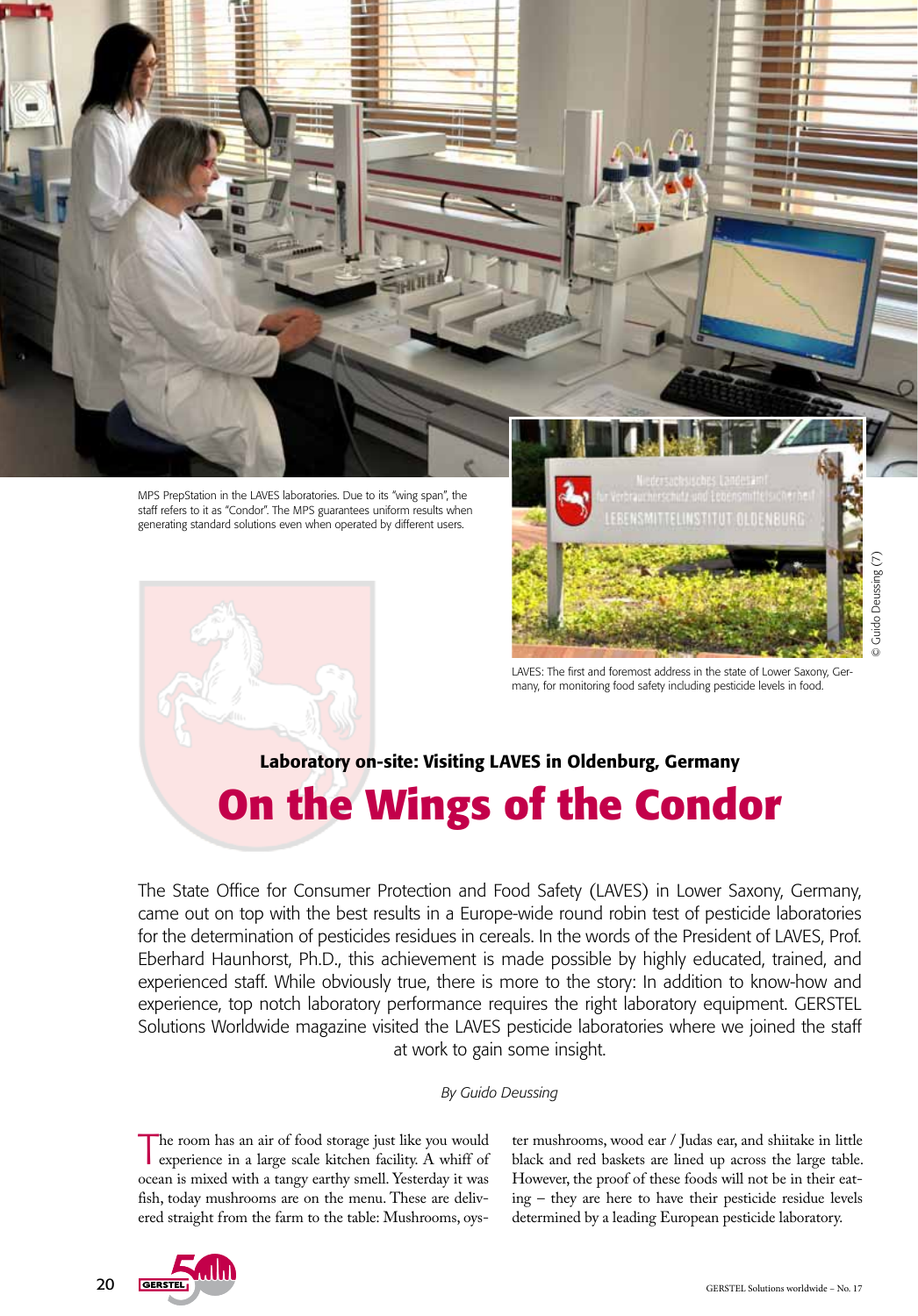## Among the best laboratories for pesticide analysis in the EU

The Lower Saxony State Office for Consumer Protection and Food Safety (LAVES) has its headquarters in Oldenburg (OL), Germany. Here, the main laboratory is located, part of a network of six laboratories throughout the state. The mission statement makes it clear: "LAVES – we act for the collective good of both humans and animals". Among the bullets in the Mission Statement, may be a hint as to why the laboratories are so successful: "LAVES is committed to continuously improving its processes and achievements". Among its guiding principles is to offer full transparency and to be beyond reproach, always delivering the right results. Harmful food must never be allowed to reach the plate of the consumer. The attitude is sensible, but can it always be ensured? Reality may not always be as clear-cut even though the law is clear: Consumer safety must always be put before business interests. LAVES uses the most modern analytical techniques and equipment to monitor and test food and feed for compliance, forming a key pillar in the consumer safety structure of Lower Saxony, a German State with nearly 8 million inhabitants. The LAVES headquarters are housed in a spacious multi-storied glass covered building and harbors a leading European



GC/TOF-MS for pesticide screening: Thanks to the GERSTEL MPS with Automated Liner Exchange (ALEX), even series of "dirty" samples are easy to analyze.

pesticide laboratory for food and feed analysis. In charge and responsible for its performance is Iris Suckrau, Ph.D., a sprightly food chemist who has learned her trade step by firm step starting with vocational training as a Laboratory Technician followed by a High School Diploma and a Food Chemistry university degree capped with a Ph.D. Talented, hardworking, and ambitious, Dr. Suckrau has radiated her infectious positive energy at LAVES since



Team members: TOF, Casper, Ernie, Bert – every GC/MS System in the LAVES pesticide lab has been given a nickname.

1995, hunting for dioxin in food and feed for fifteen years before joining the pesticide laboratory. Four Scientists and 15 Technicians work in the laboratories. "When I started here, there were only four of us", she reminisces, relaxing at her neatly organized desk in an office that shows no sign of clutter. Dr. Suckrau spends as much time there as in the laboratory, going over analysis protocols, reports, and interpreting results as well as generating expert assessments. "What we generate must be legally flawless and incontrovertible in court", the scientist says, "we do not work for companies or private persons, but solely for the government and public services, our clients are food safety monitoring agencies, counties and towns". The 3,000 food and feed samples received annually by LAVES are generally submitted at the behest of the government.

### Food analysis mainly of seasonal produce

In earlier years, says Iris Suckrau, food inspectors were asked to each deliver a specific number of food samples to the laboratory for testing. Some clever inspectors went straight to the nearest supermarket produce department and took samples of every tropical fruit and orange in sight, expecting them to be laden with pesticides and likely to earn the inspector praise. "They of course were able to submit their assigned number of samples in no time at all", says Iris Suckrau, "but from a consumer safety and testing stand point it didn't make much sense. Incidentally, tropical fruits are much better than their reputation".

Times have changed, though, random testing is out. Nowadays, samples are increasingly taken on a risk-assessed basis with sweeping regional controls in our own area, says Iris Suckrau: "A key focus is on seasonal produce such as asparagus and strawberries; we are, so to speak, keeping our own house in order".

Whenever Greenpeace publishes new figures that point to increasing levels of chemical residues in bell peppers, lettuce and similar produce, the workload goes up at LAVES. Sensitized by the news, food inspectors look a little closer

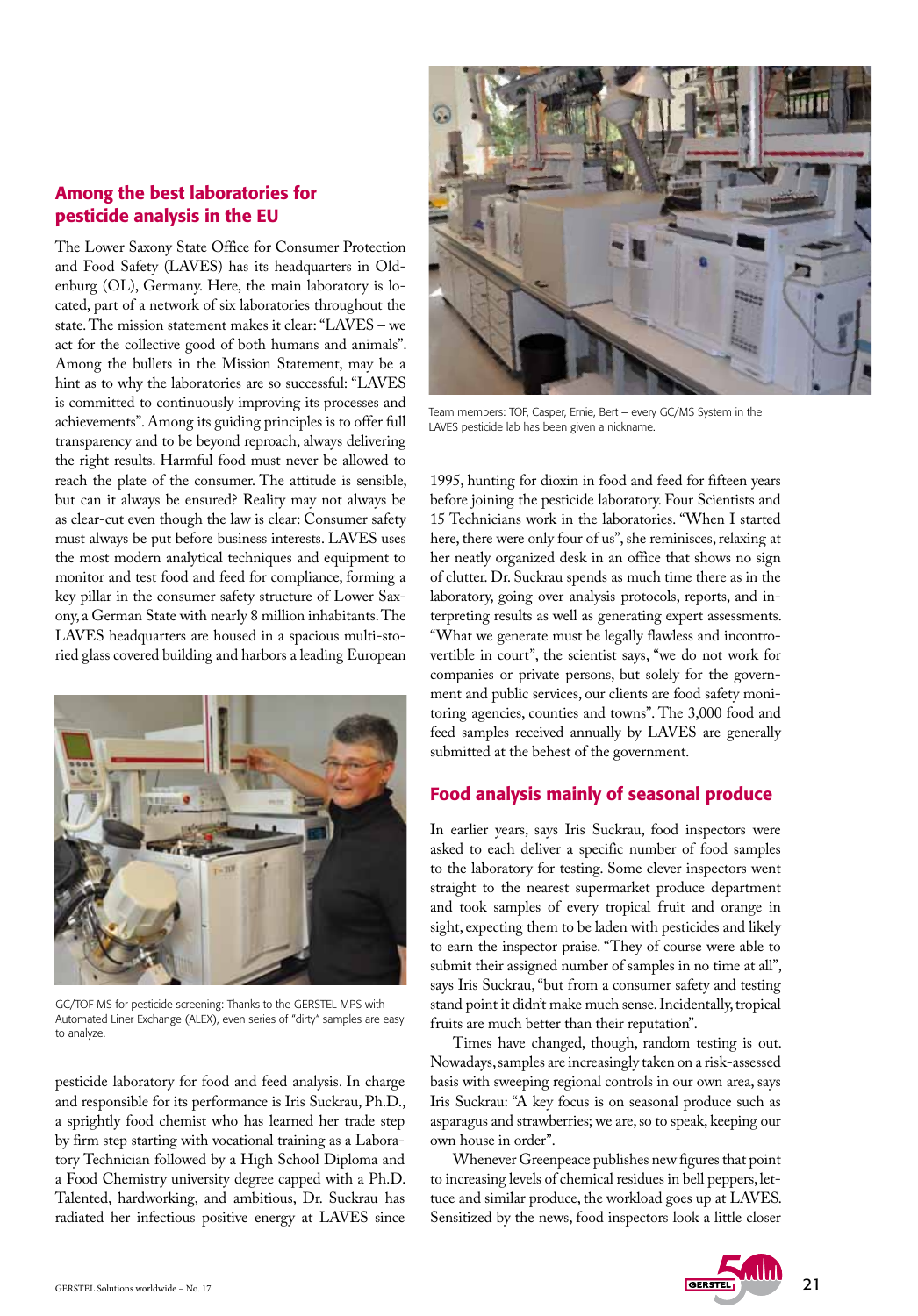

On the same wavelength: Iris Suckrau (left) and GERSTEL have an ongoing collaboration. The first conversation with Sales Manager for the German speaking territories Michael Gröger (right) was about the first Cooled Injection System (CIS) GC inlet, installed at LAVES in 1997.

during unannounced visits to see if hygiene regulations are adhered to and quality standards met. More samples are then taken when visiting bakeries, meat producers, food processors, food merchants, cafes, restaurants, and other large kitchen facilities. If the food quality seems lacking, and if even there is the slightest suspicion of a potential violation of consumer protection laws and food safety regulations, the inspector must take replicate samples. The initial sample is sent to LAVES and the replicate sample is sent to the producer enabling them to request a second opinion from an independent third party certified laboratory in case LAVES confirms that residue levels are indeed too high. Since such tests are costly, typically the case first goes to court and a lawyer gets involved. "The first thing the lawyer defending the company found in violation does is to perform a detailed analysis of whether the sampling was performed in strict accordance with all protocols", says Dr. Suckrau, "and because sampling procedures are both intricate and highly regulated, we train our inspectors on a yearly basis". Many inspectors are trained bakers, cooks, or other food processing professionals that have gone through extra training as food inspectors. Unless the sampling process is performed correctly Dr. Suckrau and her team can never successfully do their job.

## A look behind the scenes at the Pesticide laboratory

Hissing and clattering fills the room we enter, shielded from direct sunlight by louvers outside the windows. The interior of the GC/MS lab offers a certain familiarity to anyone who feels at home in gas chromatography. Neat rows of GC/MS systems are lined up on clean lab benches. Behind them, cables and gas lines run to the ceiling to their respective connection points. Exhaust ducts hover above the instruments. But the important thing for laboratory performance is how the instruments are equipped: Most of the GC/MS systems have a GERSTEL MPS mounted on top, outfitted with different options and ac-



Dr. Suckrau walks over to the GC Time-of-Flight Mass Spectrometer (GC/TOF-MS), which is used to run the first tests on a sample: "Screening with GC/TOF-MS and LC/TOF-MS delivers important clues as to the presence of analytes of interest to us in the sample", she explains, "this information then enables us to find the best way forward in order to determine, for example, the pesticide residue levels as per the EU Regulation 396/2005."

Analyte quantification is then performed using a four point calibration curve. If Maximum Residue Levels (MRLs) are exceeded, the analyst proceeds in well-defined, transparent and traceable steps using standard addition: The pesticides of interest are added to the individual samples in known concentrations. "Speaking of standard addition", Dr. Suckrau suddenly says, "follow me!" The scientist marches towards the window area, takes a sharp right turn at the end of the bench, and stops in front of a GERSTEL



LAVES has a huge arsenal of standard substances at its disposal. These are used to generate dilution series, for quantification and reference purposes.